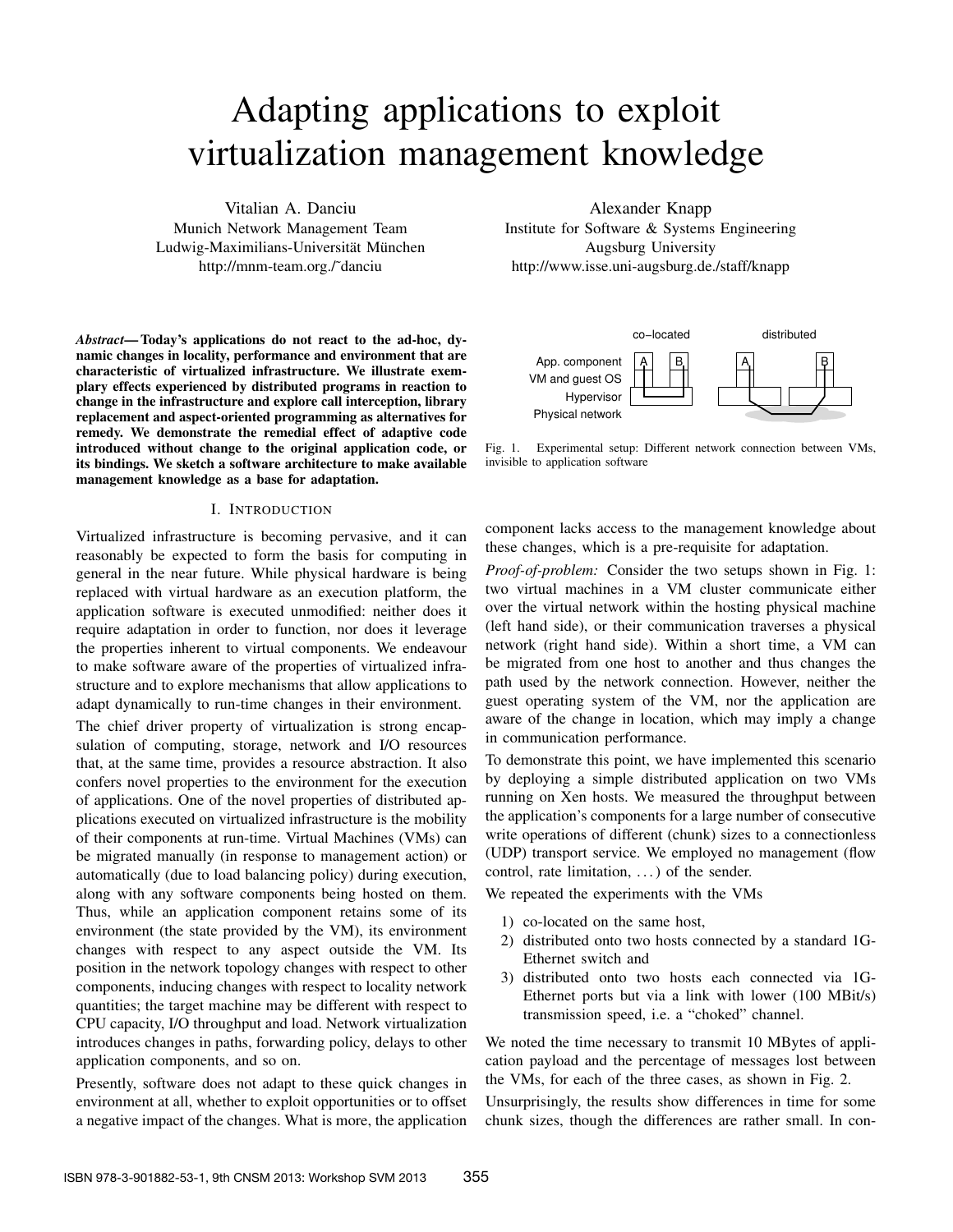

Fig. 2. Duration and drop rate of  $10<sup>7</sup>$  bytes transmission using varying chunk sizes for different setups

trast, the number of dropped chunks varies greatly between the three setups: while the co-located VMs tend to lose only few segments at most sizes, the loss over the standard physical link is significant, and the loss over the choked connection is unacceptable.

While the absolute values are of little concern (their meaning depends heavily on hardware capabilities and on the method of measurement), the relative values show significant differences in behaviour, as a consequence of the change in environment.

*Challenge:* As changes to the environment occur dynamically, we propose to equip operating systems and application software to be able to react. Note that "change" may denote both improvement and deterioration of environmental parameters for an application, and it may be one the following:

- gain/loss of topological and geographical locality
- $\bullet$  change in channel (I/O, network, ...) capacity
- change of CPU capacity; hence, reaction time
- the security and administrative context of the target physical machine, i.e. the trust potential of the host

This list cannot be comprehensive: it reflects potential changes that have been recognised by the authors, and it might be extended at any time. As each class of change may require its own remedy, we cannot devise a specific method, but rather require a generic method for rendering applications adaptive. However, adaptivity itself is dependent on knowledge of the environment. Hence, only when provided adequate information from outside the application, can any benefits be expected. *Synopsis:* We present different avenues of approach in the following Sect. II before reviewing related approaches from other domains in Sect. III. We proceed by describing a prototype based on aspect-oriented programming in Sect. IV and showing, that it achieves a change in application behaviour. We discuss the requirements, obligations and limitations of the approach in Sect. V. It becomes obvious, that software needs information from outside the VM in order to take correct

decisions regarding whether and how to adapt its behaviour. To this end, we sketch an architecture in Sect. VI, that addresses this concern. We conclude by proposing interesting topics for future extension of this work in Sect. VII.

## II. APPROACH

To modify the behaviour of a (distributed) application is to modify the code that it comprises itself or the code that it requests to be executed (library and system calls). The code stack involved in the execution of an application includes typically the application logic itself, application-specific libraries, system libraries and the OS kernel. The desired modifications can be inserted at any of these points, depending on the scope and the degree of invasive modification and the required effort.

# *A. Alternatives to approach*

The following techniques lend themselves to our goal to modify application behaviour:

- 1) Adaptation of system and application libraries: we could modify library code (e.g. in the C standard library or in libraries linked to the application) to exhibit the desired change in behaviour.
- 2) System/library call interception (e.g. symbol substitution): we could intercept selected library calls and, without modifying the library, execute alternative code.
- 3) Programmatic modification: we could alter the application code systematically to change its behaviour at selected points.
- 4) Manual modification: we could re-write the application code to change its behaviour.

To select the suitable method for modifying the application, we take into account the properties sketched in Fig. 3:

- *scope:* applications differ in natural behaviour (communication volume and patterns), thus they require specific modifications. For example, solutions introduced to optimise throughput in one application (such as the buffering scheme exemplified in Sect. IV) may harm the performance delay-sensitive ones, as well.
- *required authorisation:* the effective options are constrained by the deployment platform for the software, e.g. a Platform-as-a-Service cloud offering may lack the option of replacing system libraries to avoid platform/system malfunction.
- *required knowledge and effort:* the alternatives differ in the required knowledge about the inner workings of the application and its requirements on the execution platform. Obviously, the most knowledge-intensive option is the manual modification of the application code; it also requires the largest effort, and carries the highest probability to introduce errors.

Taking into account that different applications will require different modifications, we are forced to exclude the alternatives that are very broad in scope: modification to the libraries affect all applications, and even application-specific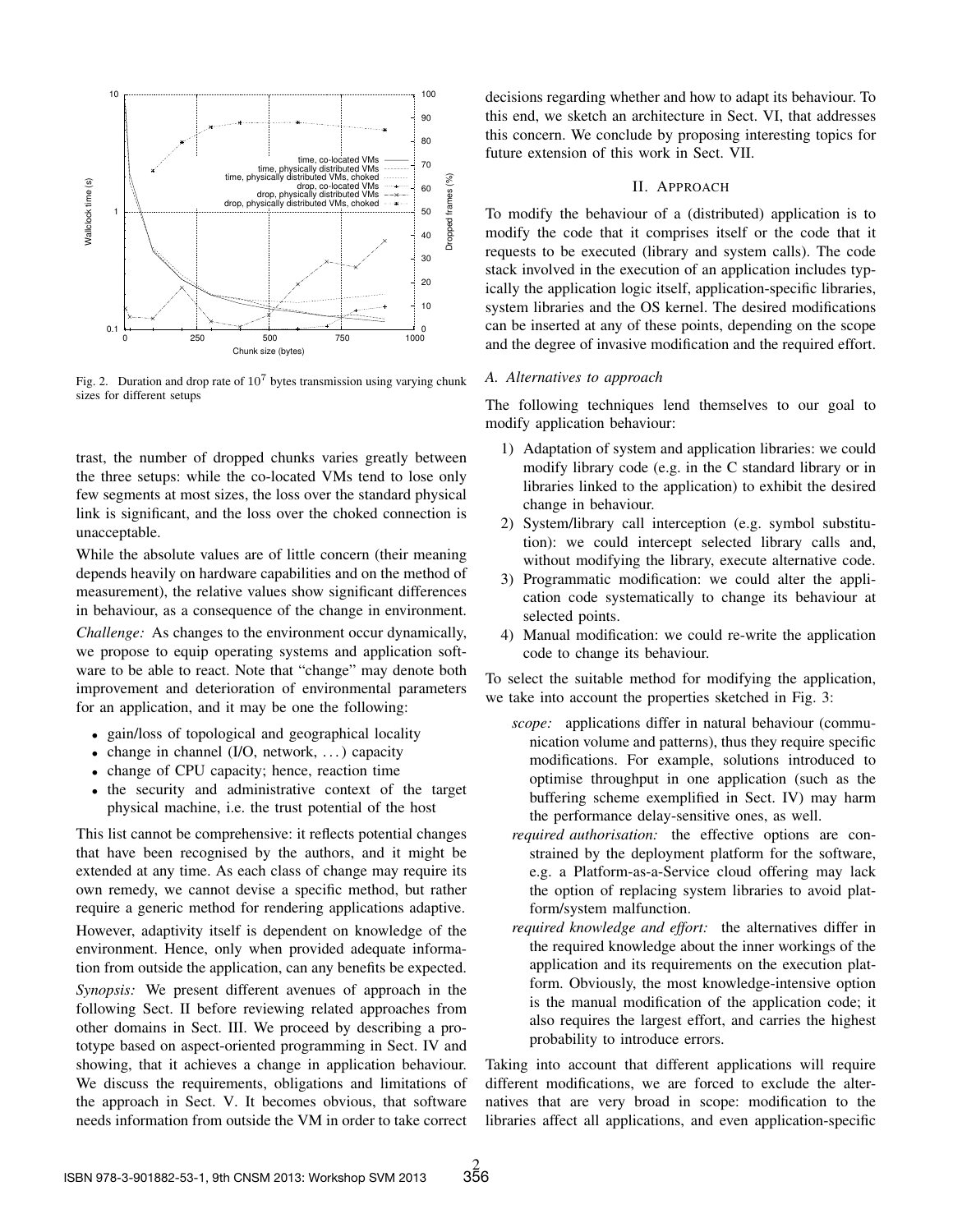

Fig. 3. Alternatives to modifying application behaviour

call interception applies the modification to all instances of a call. Manual modification must also be excluded in the general case, simply taking into account the enormous amount of code potentially being executed on virtualized infrastructure, and the application-specific expertise required compounded by the effort of manually modifying and testing the application. The remaining option, a programmatic modification of the application code, does not require modifications to the system, is application-specific and can ideally be applied automatically.

# *B. Aspect-based technique*

Several *generative programming* techniques [3] lend themselves to programmatic modification of existing and emerging applications. The simplest form of modification, still encountered in many programming projects, is to use pre-compiler directives (e.g., #ifdef/#endif in C) to control insertion or suppression of code fragments. Widely used, this technique tends to render the source code difficult to maintain [5]. In contrast, top-down code generation, as in Model-Driven Architecture (MDA) style [2] development enables changes to the generic or platform-independent models to affect the desired modification in the resulting, generated code. While promising the best integration with the development process of the software, this approach is limited to software developed by means of MDA or similar model-driven frameworks.

To maintain the integrity of the pre-existing code and avoid limiting our approach to one software development paradigm or other, we use *aspect-oriented programming* (AoP) techniques to achieve the necessary modifications. They allow reuse of existing ("legacy") code as-is while avoiding additional internal complexity.

#### III. BACKGROUND AND RELATED WORK

# *A. Context-aware adaptation*

Making applications in a virtualized environment aware of and reactive to environment changes can be classified as turning these applications into *context-aware systems*. Context-aware systems, in general, reflect knowledge of their environmental status and show the ability to adapt their behaviour according

to this environmental information without explicit user intervention in order to increase their usability or efficiency [1]. The contextual information used can be of rather different kinds, like physical location, user identity, or as in our case, the state of the virtualization environment.

Context awareness is a cross-cutting, pervasive concern of a system that affects many of its components. Thus it has been suggested before to use aspects for the design and implementation of context-aware systems [11] which has been taken up in various application domains, like services [7]. The introduction of context-awareness into existing software by using aspects has recently been considered in the field of high-performance computing for the case of multi-core applications [4], though also involving manual code changes.

## *B. Adaptivity in software*

Some software is adaptive by design, or even self-adaptive, meaning it adapts itself without the benefit of external influence. Autonomic computing concepts fall within this category, as does self-management in the distributed system—though they concern management, not application software.

*a) Example: Network protocols as self-adaptive software:* Some reliable network protocols, such as the Transmission Control Protocol (TCP) [9], are excellent examples of selfadaptive software: they inspect or observe their environment and change their behaviour according to the knowledge gathered, in order to achieve their goals. The information they consume originates both locally, accessible via the operating system (e.g., the maximum transfer unit of a network interface, that determines the TCP segment size) or externally. TCP, for instance, acquires information unavailable locally by probing the maximum transmission rate, that is possible on an end-toend path, as part of a congestion control strategy.

TCP is self-adaptive: it acquires the knowledge for effective adaptation itself, reasons about a necessary adaptation of behaviour and executes the adaptation.

*b) Avoiding self-adaptivity:* We do not endeavor to make applications self-adaptive, for the following reasons:

- *overhead:* each application makes an effort to create and use knowledge; this might mitigate any benefits achieved by the modification.
- *invasiveness and size of modification:* the code necessary to introduce self-adaptivity is located within the application, as opposed to outside (in the OS, in the management system, ...), resulting in increased complexity of the resulting code and sensitivity to errors.
- *manageability of the application eco-system:* an environment of self-adaptive software may be more difficult to manage centrally, since its decision processes are local.

Instead, we wish to render applications *reactively adaptive*, so that they change behaviour in response to external stimuli.

 $3\overline{5}7$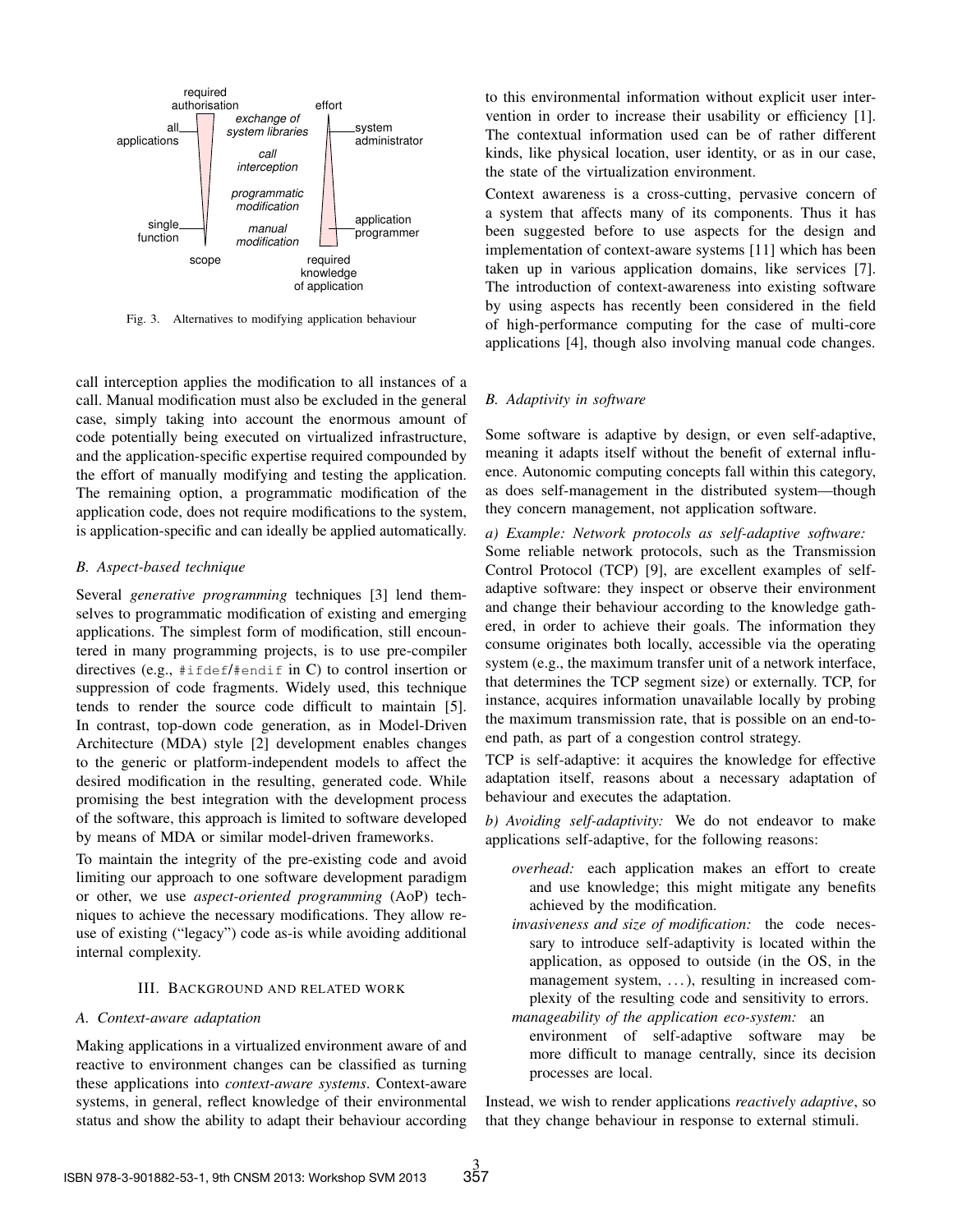

Fig. 4. Interposition of an aspect weaver

# *C. AoP primer*

"Aspects" describe cross-cutting concerns of a program, i.e., properties, that are not localised to a specific part (class, module, source file, ...) of the code, but that concern the application as a whole.

Examples include logging and security: all parts of the source code might at some point contain output for information or debug purposes, and they may be concerned with implementing common security practises (e.g., checking buffer sizes or pointers in C programs). Instead of cluttering the application logic with these functions, they can be formulated as aspects: "output a log message every time a file is opened" or "check pointers after memory allocation". The definition of an aspect is separate from the application logic and is applied by an *aspect compiler*, or *weaver*, in a process called *code weaving*. For our experiments, we used the AspectC++ weaver [10]. Fig. 4 juxtaposes the common compilation process with one where the weaver is interposed to allow the introduction of aspect code into the original application. To formulate aspect code, several concepts are typically supported:

- *pointcut specification of locations in the original code:* the cross-*cutting* concern is inserted at certain *points* in the original code, that are specified in a *pointcut* expression, e.g. by string matching.
- *advice effect of the aspect code:* Having identified the points in the original code, that are to be altered, we specify the manner, in which it is to be modified in an *advice* expression.
- *The environment of the original code:* The code to be added within an aspect often needs to refer to the values of variables, formal parameters or functions in the original code.

## IV. PROOF-OF-CONCEPT

Listing 1 shows the salient lines of code of the application mentioned in Sect. I, with comments and sanity checks re-

```
1 void write_file(long count) {
    int sbuf = strlen(chunk);
    int file = open("foo.txt",
                O_CREAT | O_TRUNC | O_WRONLY,
5 S_IRUSR | S_IWUSR);
    int c = 0;while (ct++ < count)write(file, (void*)chunk, (size_t)sbuf);
   }
10
  int write_udp(const char* targetip,
                unsigned int port,
               long count) {
    int transmit_socket = socket (AF_INET,
15 SOCK_DGRAM,
                                IPPROTO_UDP);
    connect(transmit_socket,
            (struct sockaddr*)&si_other,
            sizeof(si_other));
20 int c = 0;
    while (c++ < count)
      write(transmit_socket,
            (void*)chunk, (size_t)sbuf);
  }
```


moved. It is a simple C language program which writes to a file or transmits UDP segments in reaction to a number of POSIX write() calls. We shall call this program "the application" in the following: it represents the original, unaltered, nonvirtualization-aware source code. To demonstrate the programmatic modification of the code, we introduce buffering of the write operations in order to improve the throughput of the application when it transmits or writes long sequences of small data chunks.

*Please note*, that we chose this modification as an example, to prove a point. We are aware, that indiscriminate use of blocking and buffering may introduce latency issues; nevertheless, we will ignore these for the time being, for the benefit of the demonstration. The balancing of multiple aspects against each other goes beyond the scope of this paper.

#### *A. Analysis of the code*

Standard POSIX functions are employed to open the file and to create the socket, as well as for the file write and transmit operations involved. The functions called, being part of the same standard library, can be said to be homogeneous: both open() (Lst. 1, l. 3) and connect() (l. 15) yield an integer file handle, later used by the  $write()$  (l. 8, 22) function.

In addition, both write() calls are candidates for the introduction of additional buffering: while writing to a file and transmitting over the network may be different operations, they both profit by blocking of sequences of small data chunks.

#### *B. Introducing a buffering aspect*

To supplement buffering we need to control the whole lifecycle of a file stream or socket, from its creation, including the I/O operations performed on it, to its destruction. In addition, if every file and socket is to have its own buffer, we need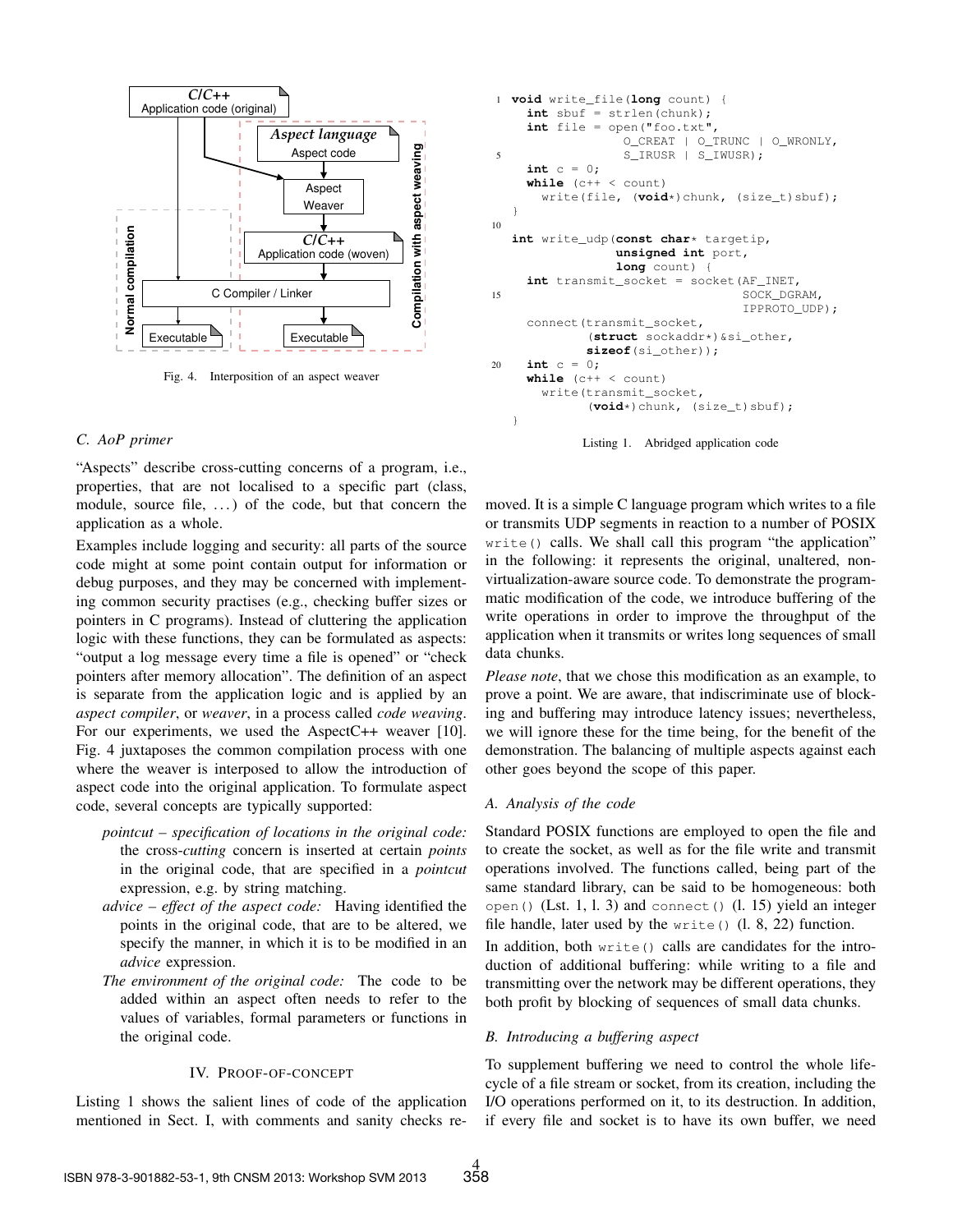```
1 int buffill[MAX_FILE_HANDLES] = {0,0,0,0,0};
  char* writebuf[MAX_FILE_HANDLES];
  int fhmap [MAX_FILE_HANDLES] = \{-1, -1, -1, -1, -1\};
5 aspect Buffering {
    \sqrt{m \text{ (c)}} POSIX open(2) and socket(2) calls*/
    pointcut openpc() = "\ ...:: open(...)";
    pointcut socketpc() = "% ...:: socket(...)";
    advice call(openpc()||socketpc()) : around() {
10 tjp->proceed();
      int fh = \star ((int\star)tjp->result());
      int myfh = _getnextfh();
      if (myfh == -1)return; //filehandles exhausted
15 writebuf[myfh] = (char*)malloc(bufsize);
      fhmap[myfh] = fh;
    }
    pointcut writepc() = "% ...:: write(...)";
20 advice call(writepc()) : around() {
      int f d = * ((int*) tjp->arg(0));const void* buf =
                   *((const void**)tjp->arg(1));
      unsigned int count =
25 *((unsigned int*)tjp->arg(2));
      int myfh = getmyfh(fd);
      if (myfh != -1) { // managed by us?
        if ((buffill[myfh] + count) < bufsize) {
          memcpy(writebuf[myfh] + buffill[myfh],
30 buf, count);
          buffill[myfh] += count;
         }
        else {
          write(fd, writebuf[myfh], buffill[myfh]);
35 buffill[myfh] = 0;
          tjp->proceed();
         }
         *((int*)tjp->result()) = count;
       }
40 else
        tjp->proceed();
    }
  }
```
Listing 2. Aspect code for introducing buffering

to allocate buffer memory and associate it with the file or socket. We hold a (limited) array of file handles (l. 3), that are associated with buffers (l. 2) and the amount of valid data (the buffer's fill level) present in each of the buffers (l. 1) by index. In addition, we specify helper functions (unlisted, for brevity)  $q$  and  $q$  the  $q$  to retrieve a common array index that is unused, and \_getmyfh(*file handle*) to match a given file handle to its array index.

Relying on these data structures, we proceed to identify the positions in the original source code, where the opening occurs, in order to modify them to incorporate buffering.

*c) Identifying the targets of modification:* We formulate *pointcut* expressions, shown in Lst. 2, that match the relevant function calls open(...) and socket(...) (l. 7 and 8, respectively) and  $write(...)$  calls (l. 19). We also specified pointcuts for close(. . .) and flush(. . .) calls (not shown in Lst. 2), to guard the border cases when a file/socket is closed while data remains in the buffer we introduced.

Having selected the candidates for modification, we now

formulate advice blocks to specify the modification to be applied to each of them.

*d) Specifying the manner of modification:* Whenever a open(...) or socket(...) call is encountered, the advice code (beginning at l. 9) changes the behaviour of the resulting code, if the original call returns a valid file handle. This is effected by the following operations:

- 1) retrieve an available index for the set of arrays (l. 12)
- 2) allocate buffer memory for the socket or file (l. 15), and
- 3) register the file handle at that array index (l. 16).

Whenever a write  $(...)$  call is encountered, the associated advice code (beginning at l. 20) first analyses the parameters of the call:

- 1) retrieve the file handle used, to check whether we have introduced buffering for it (l. 21, 26, 27)
- 2) retrieve the payload and payload size given in the call (l. 22–25)

Then, it weaves our buffering policy into the original code:

- 3) if room (l. 28), copy the payload to our buffer associated with the file handle (l. 29, 30), but do not execute a write() call
- 4) if the buffer is full, write out and reset the buffer (l. 34, 35), then allow the current write() call to proceed (l. 36)
- 5) change the return value conveyed to the application to reflect the size of the payload in the current call (l. 8)

*e) Resulting change in behaviour:* The changes applied to opening and writing to a socket can be summarised as follows:

- 1) When a socket is created in the original code, a buffer is allocated and associated with the socket.
- 2) Each time a socket is written to in the original code, the payload is stored in the buffer, instead.
- 3) When the buffer is full, it is written to the socket stream.
- 4) When the socket is closed in the original code, any remaining data in the buffer is written to the socket before closing it.

## *C. Observing the change in behaviour*

359

We applied the aspect code to the original application and we produced executables from both the woven code and the original code, precisely as shown in Fig. 4. We proceeded to compare the throughput achieved by the two variants of the application and varied both the size of the chunks passed to write() calls and, for the modified application, the size of the buffer employed. We transmitted 10 MBytes between two VMs distributed by a (non-choked) physical network, and used the application variants as the sending end-point.

The results are shown in Fig. 5, where the upper surface shows the measurements made with the unmodified application, and the lower surface those with the woven application variant.

We observe a significant dependency of the throughput on the size of the chunks sent by the unmodified application (note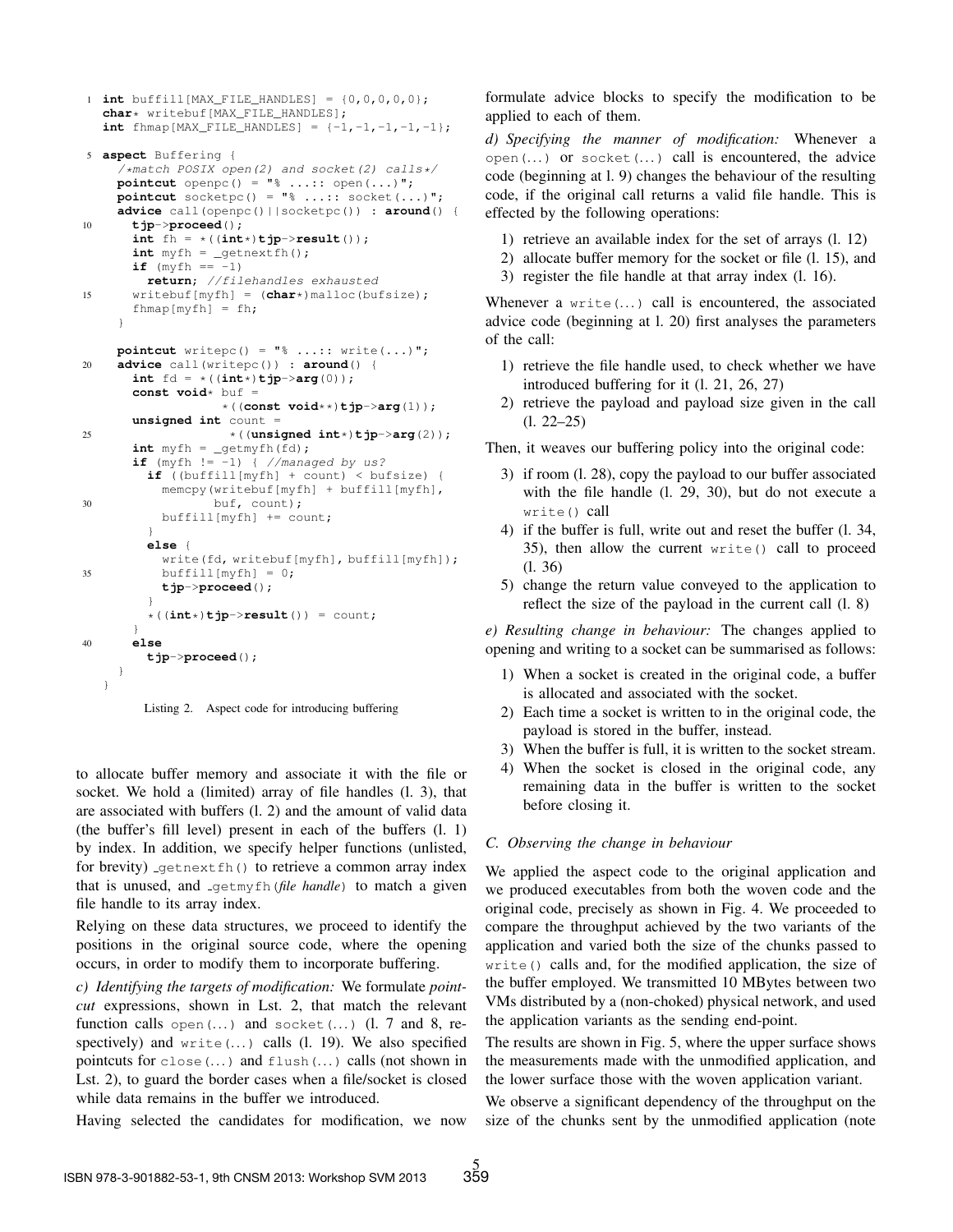

Fig. 5. Duration of 10<sup>7</sup> byte throughput using varying chunk sizes between VMs on different physical hosts

the logarithmic time scale). We observe the same effect with the woven application, for small buffer sizes, i.e., when the buffering is less aggressive, in particular for small chunk sizes. This effect is indicated by the slope of the lower surface, that is higher at the lower values juncture between the chunk size and buffer size scales.

As chunk sizes increase, the benefits of buffering become less significant, indicated by the surfaces converging. In one instance (for high chunk and low buffer size), the throughput of the original application becomes higher than that of the woven variant.

# V. DISCUSSION

When adapting an application with aspects to make it virtualization aware, the following questions arise:

- 1) What to adapt, i.e., what behaviour to modify, under which circumstances?
- 2) In what manner should the behaviour be modified?
- 3) What information is required to determine the target circumstances?
- 4) How to locate the source of the behaviour in the application's code for defining the pointcuts?
- 5) What to substitute to achieve the desired effect, i.e., what to put in the advice blocks?

## *A. Determining target behaviour*

Changes in the application's environment will affect rather different functional and non-functional performance indicators of the application. In order to enable an application to react appropriately to such changes in the virtualization environment, different types of information need to be available.

As demonstrated before, a channel's throughput, latency, or drop rate will be influenced by the effective distance between two VMs. Such effects can be countered by introducing buffering, the usage of compression, or, conversely, by limiting the transmission rate. The decision, how to react, depends on the physical location of the involved VMs as well as their physical connection. In the same vein, certain computational tasks may suffer from a lack of computational resources, like the effectively available CPU or memory; here, decreasing the precision of the computation or the limitation of thread pools can mitigate the environmental changes. On the other hand, when several VMs are co-located on a single host it may become advisable to scrub sensitive information before freeing memory in order to avoid page snooping.

#### *B. Adaptation strategy*

A particular behaviour of the application may thus be detrimental, or at least influential, to the application's functionality or performance in a particular situation of the virtualization environment. Let us assume that the effective detection of such a situation is indeed possible using the available information sources (see Sect. VI). In order to react to the occurrence of the environmental situation of discourse, it is still necessary to locate the causes of the particular behaviour in the source code of the application and to cast these causes into pointcuts for the aspects—which, in general, will be a complex and difficult task. On the other hand, it has to be decided how to react to the change in the virtualization environment and how to integrate the reaction into advice code.

Ideally, the overall software architecture of the application with its components and their relations can provide the necessary guiding clues where to look. For example, when suspecting that the throughput on a channel in a distributed application may suffer from re-locations of VMs, the communication structure expressed in the software's architecture is an obvious source of information. On the source code level, however, the manifestation of the (mis-)behaviour's causes consists in various idioms, i.e., groups of program statements, which have to be identified and altered in order to introduce the intended reaction. For the throughput example, the encoding of writing to the possibly affected channel will be relevant and thus be used for a pointcut. But not all occurrences of these idioms in the source code will pertain to the particular behaviour, and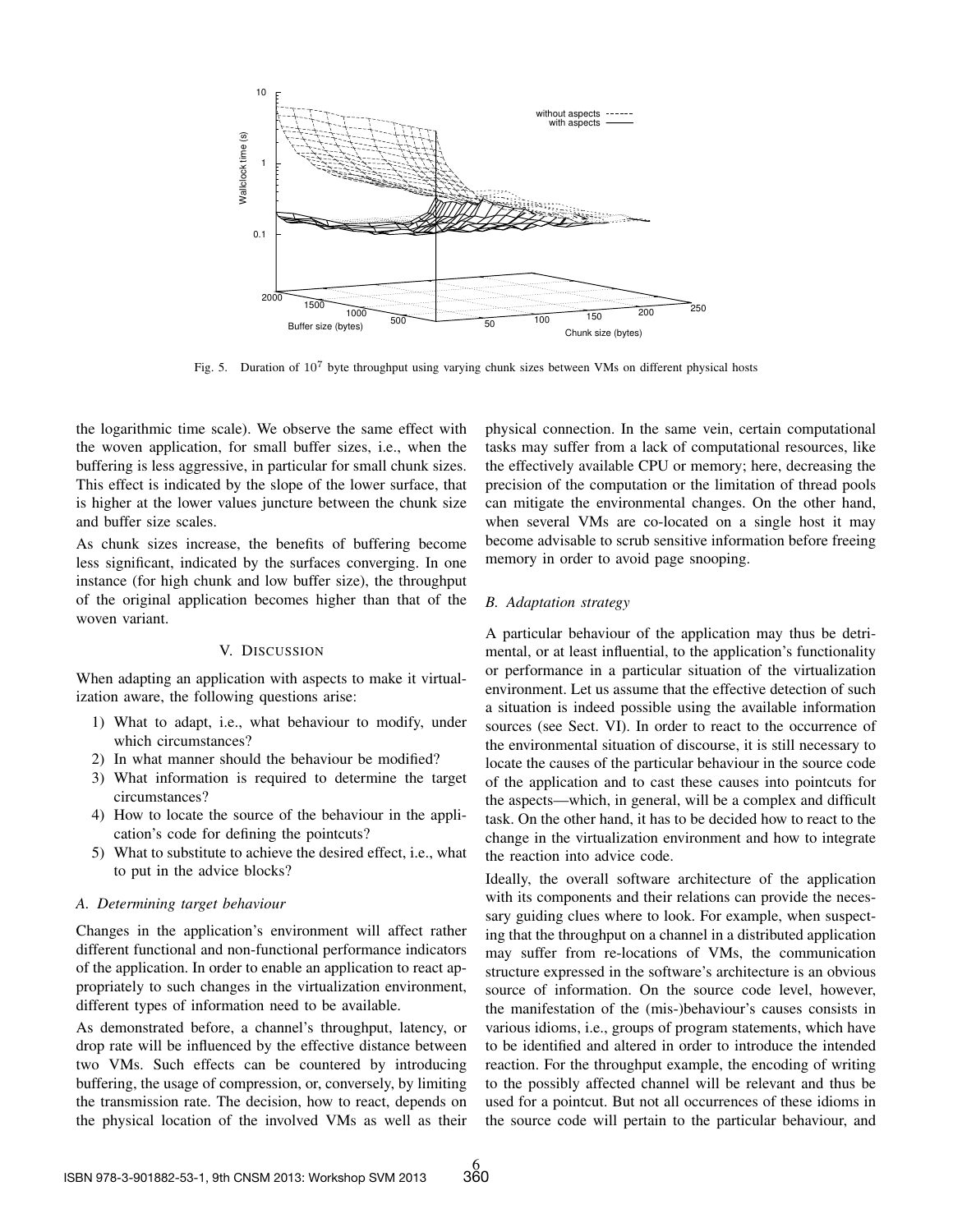

Fig. 6. AoP affinity depending on the variety of idioms, purposes and location in an application's design.

the non-relevant ones have to be excluded using contextual information. To wit, for a particular channel the idioms for establishing and closing the channel have to be included in the context of the writing idiom leading to additional contextual pointcuts, as the managing of the file handles in Sect. IV.

Finally, the complementing code to implement the reaction to the occurrence of a particular virtualization environment depends quite heavily on which effect should be achieved and what the application itself offers for the adaptation. In simple cases merely some internal parameters need to be tuned, e.g. the buffer size exemplified in Sect. IV. More complex adaptations could range from the de-/activation of some of the application's internal functions, e.g., employing compression of data to be transmitted, to influencing userfacing functions, e.g., when access to a cryptographic key is requested by the user. In any case, the contextual information influencing whether the modification shall be applied has to be managed. Besides the aspects for handling the behavioural modification proper, additional contextual aspects are needed that apply for the contextual pointcuts and record in their advice code all information that is needed to decide whether the behaviour has to be adapted. Furthermore, when several modifying behaviours are available (typically including the application's default behaviour), some cheap selection strategy depending on the virtualization environment and the contextual information should be provided in the modifying aspect.

# *C. Limitations*

The availability of information on the state of the infrastructure is a hard prerequisite of our approach.

Due to the properties of our chosen technique, aspect-oriented programming, our approach is additionally sensitive to the quality of the application's design and implementation.

In particular, pointcuts are specified with respect to syntax. To achieve pointcuts that are sufficiently selective and precise requires certain minimum standards on code quality. Consider for example a program, that uses multiple idioms to open files for writing: it might use the functions specified by the POSIX standard (e.g., open or creat) or the standard C functions (e.g., fopen). Pointcut declarations that target file opening need not only take into account the different function names, but also their different parameter types: if open files need to be tracked (shown in our example, Lst. 2), the tracking would require management of both file handles (integers) and struct FILE records. This would require several pointcuts,

with their own advice blocks to achieve the same goal, but for different idioms. Hence, consistent use of a single idiom for the statements targeted by the aspect is advantageous, but cannot be assumed in every body of code.

Another metric for code quality is determined by the "low coupling, high cohesion" principle [8] that dictates to minimize dependencies stretching over large areas of the code. In code, that violates this principle, the scope for the application of pointcut expressions becomes of necessity very large; thus, unmanageable or, at least, error prone.

Figure 6 illustrates the variety of idioms employed in the code for a given purpose and the distribution of idioms and purpose within the component parts of an application. Code with a high localisation of purpose, using only a single idiom for expressing that purpose is an ideal candidate for AoP techniques, to achieve adaptation.

Thus, an effective use of AoP in any application domain is dependent on the quality of the application's code and design. Applications, that are problematic in this respect may instead profit from the other techniques mentioned in Sect. II, e.g., replacement of libraries or re-factoring the application's code.

# VI. ARCHITECTURAL SKETCH

In Sect. IV we described non-adaptive modifications, validated by measurements of effects observed on VMs in a fixed environment. When the environment changes while the application is running, the fixed configuration values (e.g. buffer size) may no longer be suitable. For example, if the VMs hosting the sending application and the receiver are migrated to the same physical host, the use of additional buffering may introduce only additional latency, but no benefit in throughput.

Therefore, the aspects woven into existing application code need to acquire and leverage knowledge about the changes in the virtualized infrastructure. Such knowledge is typically available to the management systems governing the setup of the infrastructure. What is more, the deliberate changes introduced are not only known, but planned and executed i.e., known before they occur—by the management system.

## *A. Making use of virtualization management knowledge*

Given a source of management knowledge available to application code, we could devise aspect code that not only changes the behaviour of the application, but that adapts it to a current (or soon-to-be) state of the virtualized infrastructure. While commonly, such information is not available to applications, it could be made available in the same manner in which they can access certain knowledge about their environment held and made available by the (guest) operating system they are run on (the time and date, the amount of memory available to the machine, the availability of network access, etc).

## *B. Requirements of the application*

Environment information is made available by an operating system by means of standard system calls, e.g.,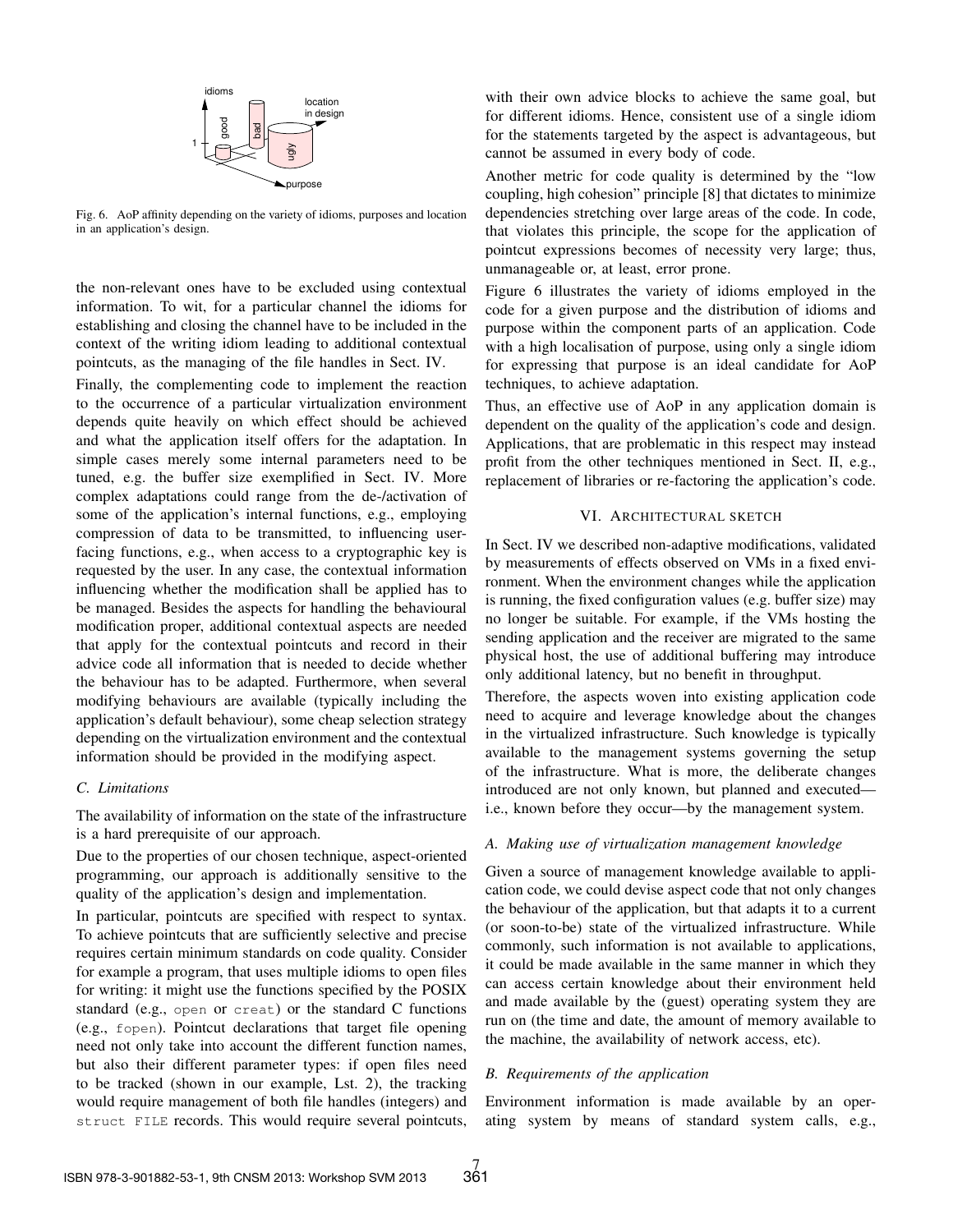gethostbyname(*DNS name*) to resolve a host name into an IP address, or time() to access the system clock. In the same manner, we could ask: is\_co\_located(*communication*) *partner*). Depending on the result of the call, the aspect code woven into the application could decide which measures to take, if any, and which parameters to choose. We propose to employ the same kind of interface in order to allow application code to gain knowledge about the virtualized environment.

The relevance of a given change to the infrastructure is highly dependent on the purpose and behaviour of an application. To convey only relevant knowledge, a publish/subscribe pattern seems suitable: each application subscribes only to management events, that are relevant for itself.

# *C. Obligations of the application*

Given such an approach, aspect code should detect the existence of the system event interface and become inert if detection fails. In case detection is successful, it subscribes to particular types of notification, that are of interest for the application instance. This may entail subscriptions to notifications pertaining to certain managed objects currently relevant to the application, e.g. "notify me, if interface with IP address a.b.c.d changes position". On receiving a notification, the aspect code adapts the behaviour of the application to the new situation, e.g., changes the buffer sizes for a communication channel.

To illustrate a possible way of achieving this, we sketch an architecture capable of supplying selected management knowledge to applications in the following.

# *D. Architectural components*

The requirements and obligations of the woven application describe only a need for information and a protocol between the application and the operating system code. In Fig. 7, that illustrates the envisioned architecture, these elements are drawn in black. They include an event service, that implements a publish/subscribe pattern offered by means of an OS interface. The aspect code subscribes to certain events types offered by the event service and is notified, when their instances occur.

The origin of the required information may well lie outside the guest operating system. The remainder of the architectural sketch, drawn in grey, illustrates a possible source of notifications, envisioned for an open, managed infrastructure. In the presence of a management system, information can be drawn from its knowledge base, perhaps filtered according to some management policy. The management system acquires the knowledge by recording its own decisions and management actions and by observing the virtualized infrastructure (hypervisor software and physical machines, as shown in the diagram, are only a subset of the infrastructure). The figure depicts the interaction between management system and event service as adhering to a publish/subscribe pattern, as an example. A polling pattern might be substituted at this point. *Alternative sources:* Other sources of knowledge might entail gathering information from the underlying hypervisor(s),



Fig. 7. A simple software architecture, to provide VMs with knowledge about their environment

techniques for collaborative discovery among the guest operating system instances supporting an application's distributed components, or even configuration files created and updated by the guest OS administrator. In any case, the event service within the guest OS acts as a proxy to information offered by such sources, while at the same time providing OS specific but unified subscription services to all applications.

# VII. CONCLUSIONS AND FUTURE WORK

We observed significant behavioural differences in the same VM-based application when varying its communication channel within the virtualized infrastructure. In response, we introduced buffering as an adaptation of behaviour, using AoP. To address the need for information to guide behavioural change, we postulated an architecture that assumes a permissive management system. From the discussion of limitations and requirements of this method we conclude, that such an approach seems plausible for larger, complex applications. However, a substantial amount of further research work is necessary. Apart from obvious next steps, such as experimentation with event-driven adaptation, we offer in conclusion the following endeavours as being worthy of attention:

- Detect and resolve conflicts between aspects (e.g., between throughput and latency optimisations)
- Identify techniques to be incorporated in the adaptive code (buffering, change in communication patterns, execution of security functions in response to location, etc.)
- Explore the pro-active support for pre-existing design patterns in applications, e.g. supporting a *chain-ofresponsibility* pattern [6] by optimising communication paths between the participating software components.
- Classify applications with respect to their specific adaptation needs, to derive adaptation patterns
- Complement the event service with a query API to allow on-demand acquisition of information
- Realise distributed discovery techniques, as knowledge source alternatives